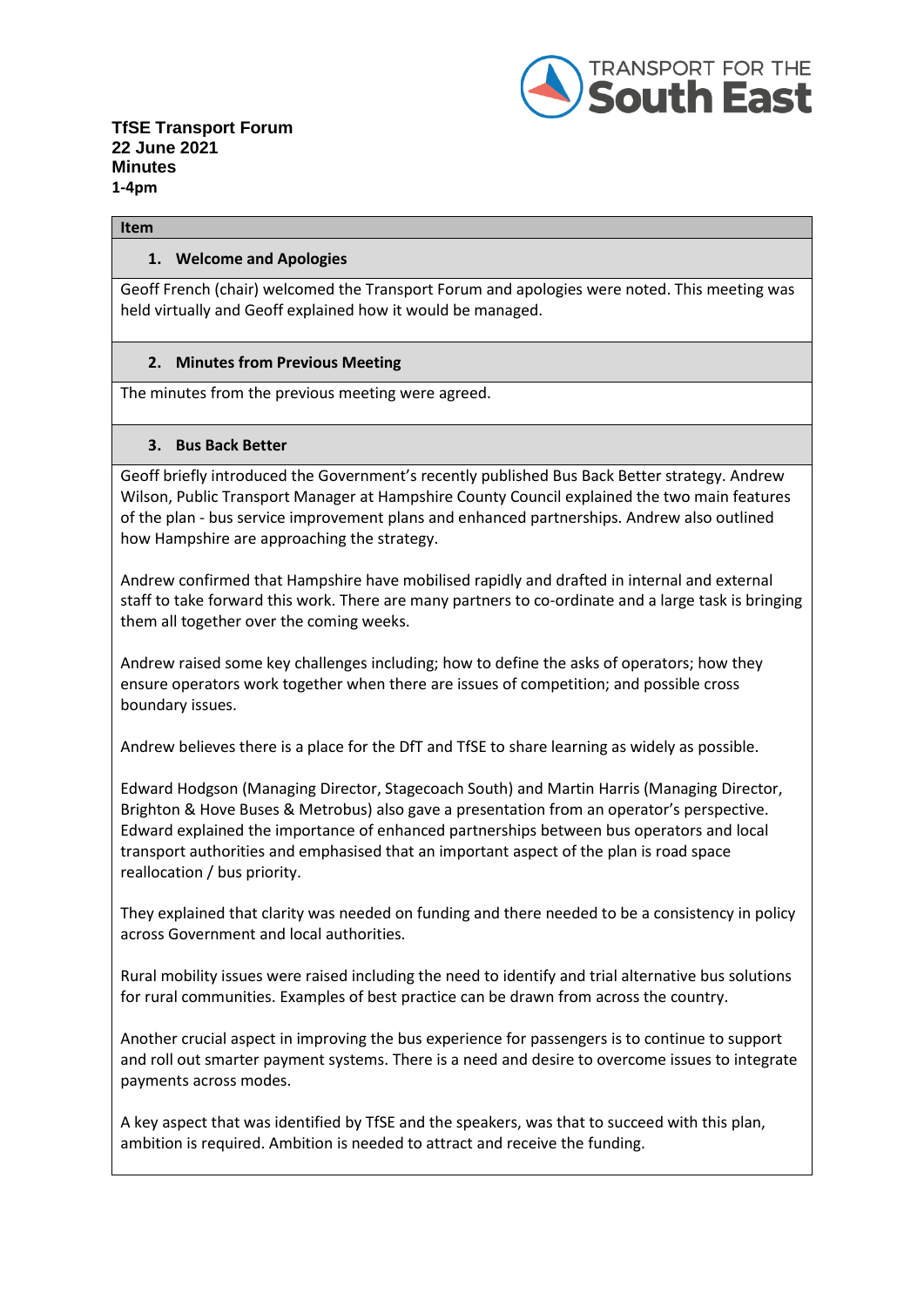

The Forum queried how the rural issue could be tackled - how DRT schemes could become commercially viable and how other, alternative operators (e.g. community transport) could help. However, there is no easy answer and local transport authorities are doing their best to trial schemes and think creatively.

The forum also discussed the need for a strategic view to ensure collaboration across boundaries. It is also important for the whole end to end journey to be understood so it can be made seamless.

It was felt that TfSE can assist with this strategic overview, particularly regarding the infrastructure that is required. It could help to speed up the process.

Comments were raised that TfSE is only focused on roads. Rupert clarified that this is absolutely not the case. TfSE were asked by the Department for Transport to co-ordinate the prioritisation and submission of MRN / LLM / RIS schemes for the South East, and there is a place for roads, especially when you consider it is used by freight and public transport. However, TfSE are strong advocates of public transport and this is clear in the transport strategy and other work currently underway. TfSE have fed back to the DfT the view that there should not be different funding streams for different travel modes, but that there should be just one for all transport investment. This would allow the right schemes to be put forward for the right amount of funding that would tackle the carbon emissions issue too.

# **4. Williams-Shapps Plan for Rail**

Tiff Lynch introduced the Williams-Shapps Plan for Rail and outlined some of the key details of the strategy. This included 3 key elements – franchises replaced by passenger service contracts / better fares and ticketing / creating Great British Railways (GBR). Tiff also outlined the practical details surrounding Great British Railways including the need for primary legislation and expected timescales.

Tiff emphasised that the plan has a strong focus on partnerships, however, it is unclear at the moment how this will look or how it will work.

Alex Hellier (Head of Strategic Planning - Kent & Sussex, Network Rail) explained some of the key issues identified by Keith Williams. Alex also confirmed that interim arrangements will be put in place and the plan is to get GBR up and running as quickly as possible.

Silke Elvery (Rail Strategy Planning Manager, Rail Delivery Group) shared her thoughts on the plan. Silke was pleased to see a strong commitment to the private sector and that passengers are central to the proposals. There is still a lot of detail to be defined however, especially around partnerships.

The forum questioned the requirements for culture change within the different organisations to ensure GBR does not just become a 'larger Network Rail'. In addition, how might the role of Rail Delivery Group change under these new plans.

Some positive aspects were identified by the forum as the new arrangements of franchising may bring in new participants from the private sector. There will also be more positive flexibility in the franchising agreements.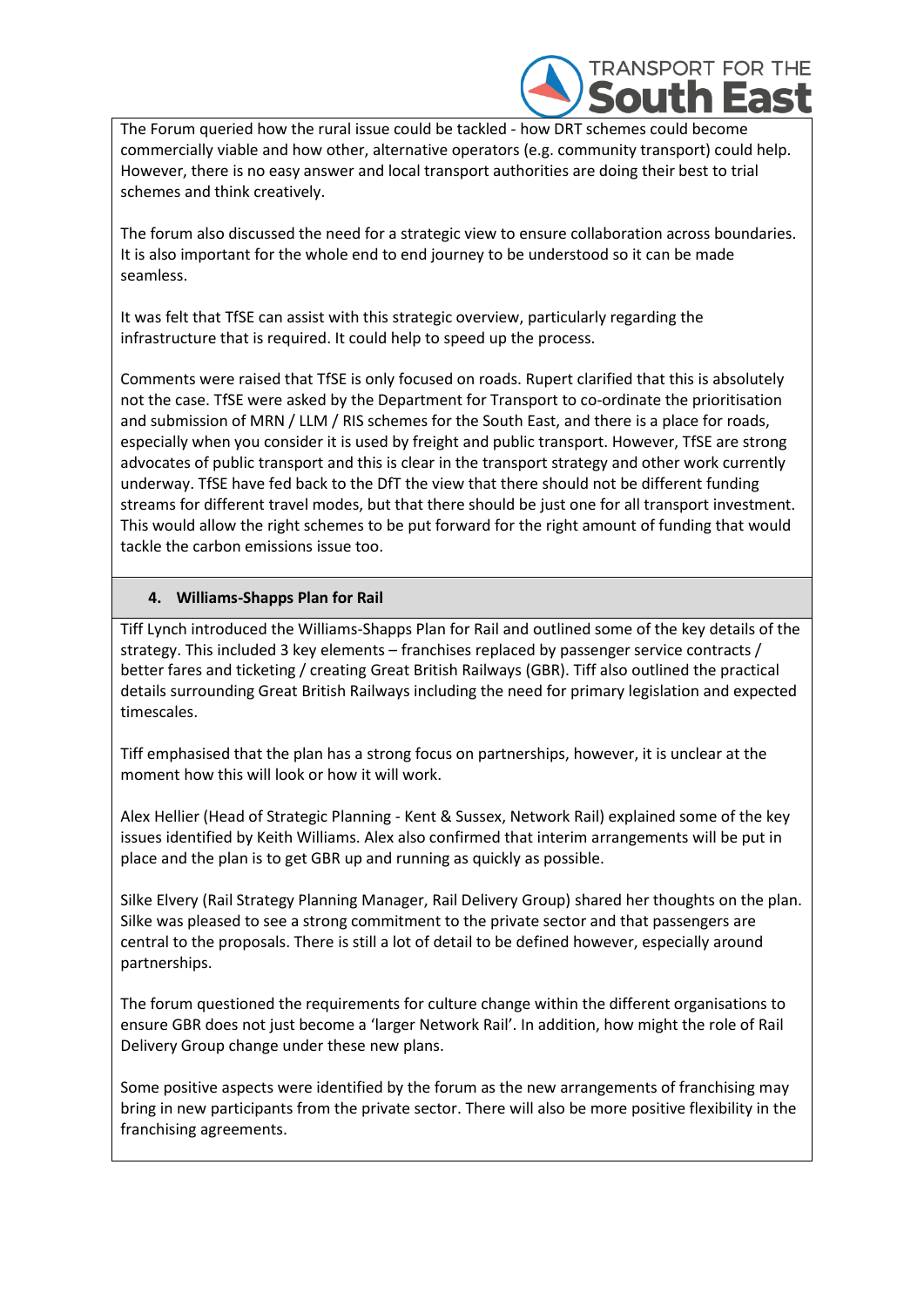

There were questions regarding pricing and fares. However, these are questions for the Government to answer and at the moment, their position remains unclear.

There are ongoing conversations between STBs and the DfT to ensure that whatever comes next, TfSE can help build.

# **5. Future Mobility Strategy**

Mark Valleley updated the Forum on the future mobility strategy (further to the webinar held in March). Mark confirmed how the strategy was carried out and what the outcomes are. Mark also talked about next steps for this strategy (including presenting it to the board in July).

The main concerns raised by the forum were around freight and the potential negative impact of the possible introduction of consolidation centres in urban areas on freight operators.

## **6. Updates**

Jasmin Barnicoat confirmed that the last 2 area studies have now commenced, and work is progressing well with the whole programme. Jasmin confirmed that, as outlined in the presentation at the previous forum meeting, specific to the context and objectives for each study, a wide variety of interventions are being assessed and developed.

The freight strategy is also progressing well and to date, there has been great engagement in the working group and freight forum.

Jasmin also outlined the TfSE submissions to the below recent consultations;

- ICE consultation and discussion paper: UK strategic infrastructure planning a post-National Infrastructure Strategy review
- Spatial Framework for Hampshire's Natural Environment and Infrastructure

Responses in progress;

• Transport for the North - Decarbonisation Strategy Public Consultation

The forum discussed the updates and there were requests for active travel to have a greater influence in the area studies. A query was raised regarding the Government's active travel funding, however Mark confirmed it is for local transport authorities to bid for. TfSE have been clear that they believe there should be a move away from short term competitive bidding, as it is resource intensive for local authorities with no guarantees of a positive outcome. TfSE are clear that we support longer term investment.

### **7. Forum comments for the Shadow Partnership Board**

Overall, the forum believe there is a role for TfSE to support local transport authorities with a strategic view of bus services and infrastructure. They are also supportive of TfSE (hopefully) working in partnership with DfT and GBR to improve the rail passenger experience in the South East.